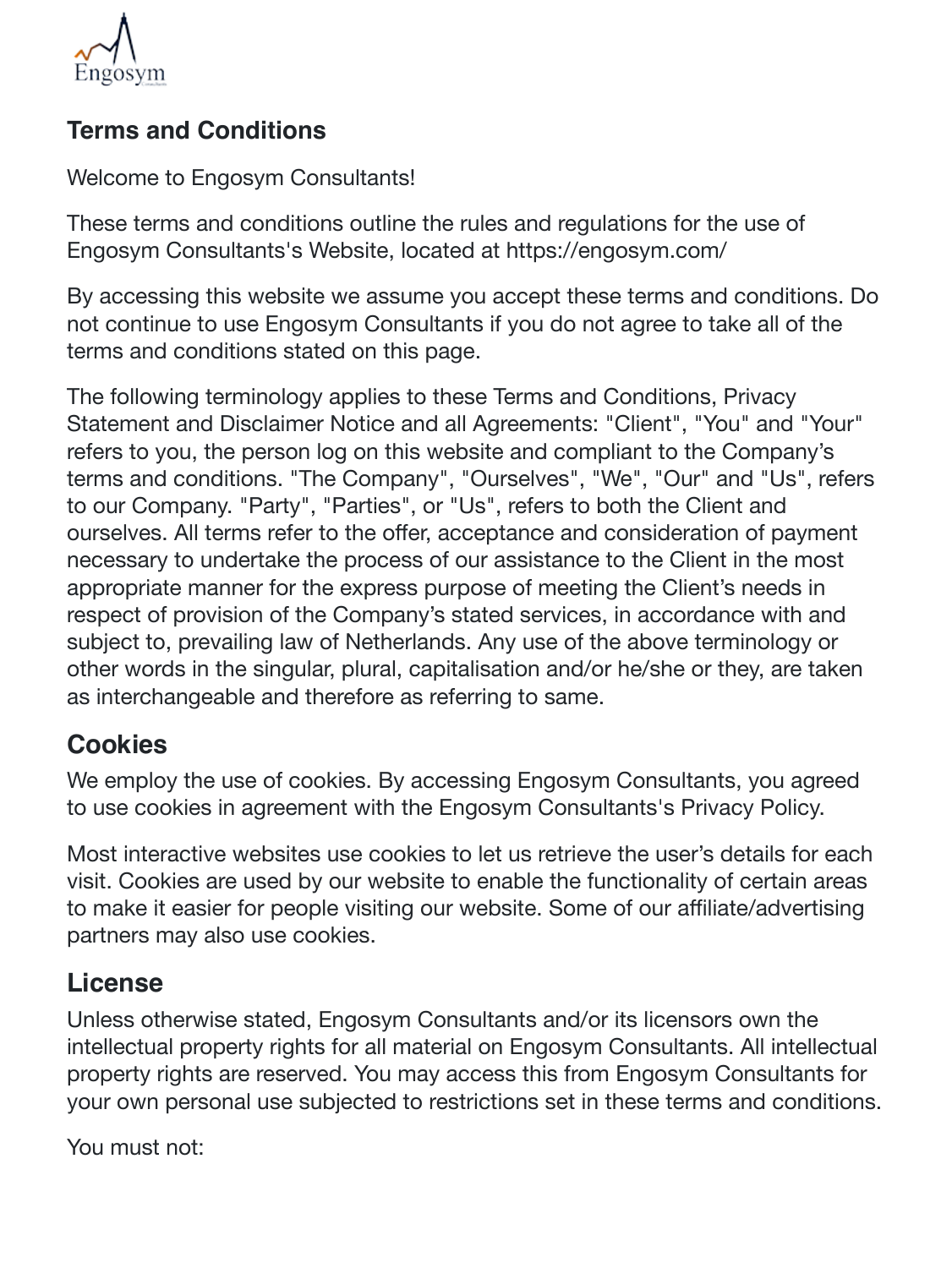- Republish material from Engosym Consultants
- Sell, rent or sub-license material from Engosym Consultants
- Reproduce, duplicate or copy material from Engosym Consultants
- Redistribute content from Engosym Consultants

This Agreement shall begin on the date hereof.

Parts of this website offer an opportunity for users to post and exchange opinions and information in certain areas of the website. Engosym Consultants does not filter, edit, publish or review Comments prior to their presence on the website. Comments do not reflect the views and opinions of Engosym Consultants, its agents and/or affiliates. Comments reflect the views and opinions of the person who post their views and opinions. To the extent permitted by applicable laws, Engosym Consultants shall not be liable for the Comments or for any liability, damages or expenses caused and/or suffered as a result of any use of and/or posting of and/or appearance of the Comments on this website.

Engosym Consultants reserves the right to monitor all Comments and to remove any Comments which can be considered inappropriate, offensive or causes breach of these Terms and Conditions.

You warrant and represent that:

- You are entitled to post the Comments on our website and have all necessary licenses and consents to do so;
- The Comments do not invade any intellectual property right, including without limitation copyright, patent or trademark of any third party;
- The Comments do not contain any defamatory, libellous, offensive, indecent or otherwise unlawful material which is an invasion of privacy
- The Comments will not be used to solicit or promote business or custom or present commercial activities or unlawful activity.

You hereby grant Engosym Consultants a non-exclusive license to use, reproduce, edit and authorise others to use, reproduce and edit any of your Comments in any and all forms, formats or media.

### **Hyperlinking to our Content**

The following organisations may link to our Website without prior written approval:

- Government agencies;
- Search engines;
- News organisations;
- Online directory distributors may link to our Website in the same manner as they hyperlink to the Websites of other listed businesses; and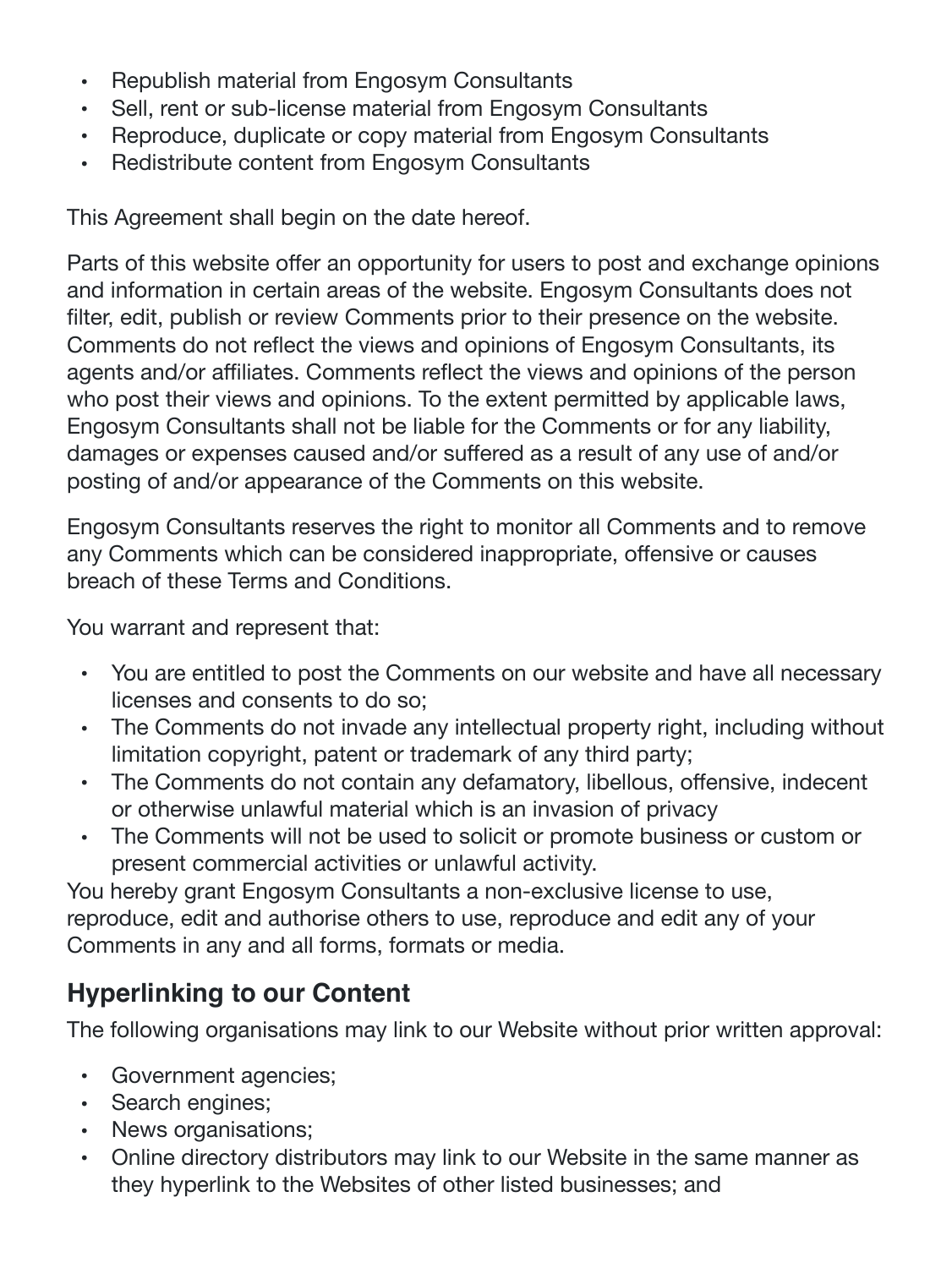• System wide Accredited Businesses except soliciting non-profit organisations, charity shopping malls, and charity fundraising groups which may not hyperlink to our Web site.

These organisations may link to our home page, to publications or to other Website information so long as the link: (a) is not in any way deceptive; (b) does not falsely imply sponsorship, endorsement or approval of the linking party and its products and/or services; and (c) fits within the context of the linking party's site.

We may consider and approve other link requests from the following types of organisations:

- commonly-known consumer and/or business information sources;
- dot.com community sites;
- associations or other groups representing charities;
- online directory distributors;
- internet portals;
- accounting, law and consulting firms; and
- educational institutions and trade associations.

We will approve link requests from these organisations if we decide that: (a) the link would not make us look unfavourably to ourselves or to our accredited businesses; (b) the organization does not have any negative records with us; (c) the benefit to us from the visibility of the hyperlink compensates the absence of Engosym Consultants; and (d) the link is in the context of general resource information.

These organisations may link to our home page so long as the link: (a) is not in any way deceptive; (b) does not falsely imply sponsorship, endorsement or approval of the linking party and its products or services; and (c) fits within the context of the linking party's site.

If you are one of the organisations listed in paragraph 2 above and are interested in linking to our website, you must inform us by sending an e-mail to Engosym Consultants. Please include your name, your organization name, contact information as well as the URL of your site, a list of any URLs from which you intend to link to our Website, and a list of the URLs on our site to which you would like to link. Wait 2-3 weeks for a response.

Approved organisations may hyperlink to our Website as follows:

- By use of our corporate name; or
- By use of the uniform resource locator being linked to; or
- By use of any other description of our Website being linked to that makes sense within the context and format of content on the linking party's site.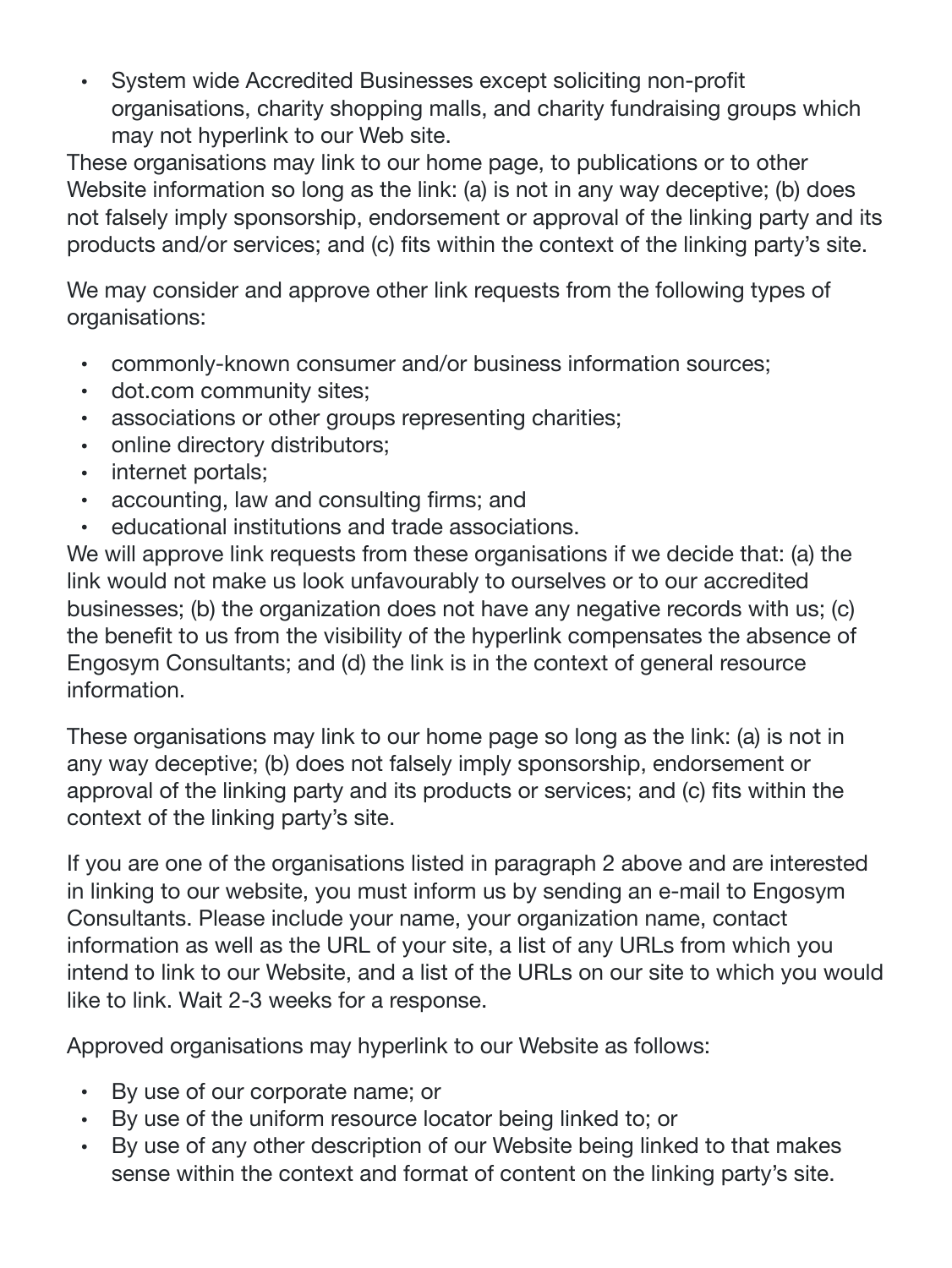No use of Engosym Consultants's logo or other artwork will be allowed for linking absent a trademark license agreement.

#### **iFrames**

Without prior approval and written permission, you may not create frames around our Webpages that alter in any way the visual presentation or appearance of our Website.

## **Content Liability**

We shall not be hold responsible for any content that appears on your Website. You agree to protect and defend us against all claims that is rising on your Website. No link(s) should appear on any Website that may be interpreted as libellous, obscene or criminal, or which infringes, otherwise violates, or advocates the infringement or other violation of, any third party rights.

## **Reservation of Rights**

We reserve the right to request that you remove all links or any particular link to our Website. You approve to immediately remove all links to our Website upon request. We also reserve the right to amen these terms and conditions and it's linking policy at any time. By continuously linking to our Website, you agree to be bound to and follow these linking terms and conditions.

### **Removal of links from our website**

If you find any link on our Website that is offensive for any reason, you are free to contact and inform us any moment. We will consider requests to remove links but we are not obligated to or so or to respond to you directly.

We do not ensure that the information on this website is correct, we do not warrant its completeness or accuracy; nor do we promise to ensure that the website remains available or that the material on the website is kept up to date.

# **Disclaimer**

To the maximum extent permitted by applicable law, we exclude all representations, warranties and conditions relating to our website and the use of this website. Nothing in this disclaimer will:

- limit or exclude our or your liability for death or personal injury;
- limit or exclude our or your liability for fraud or fraudulent misrepresentation;
- limit any of our or your liabilities in any way that is not permitted under applicable law; or